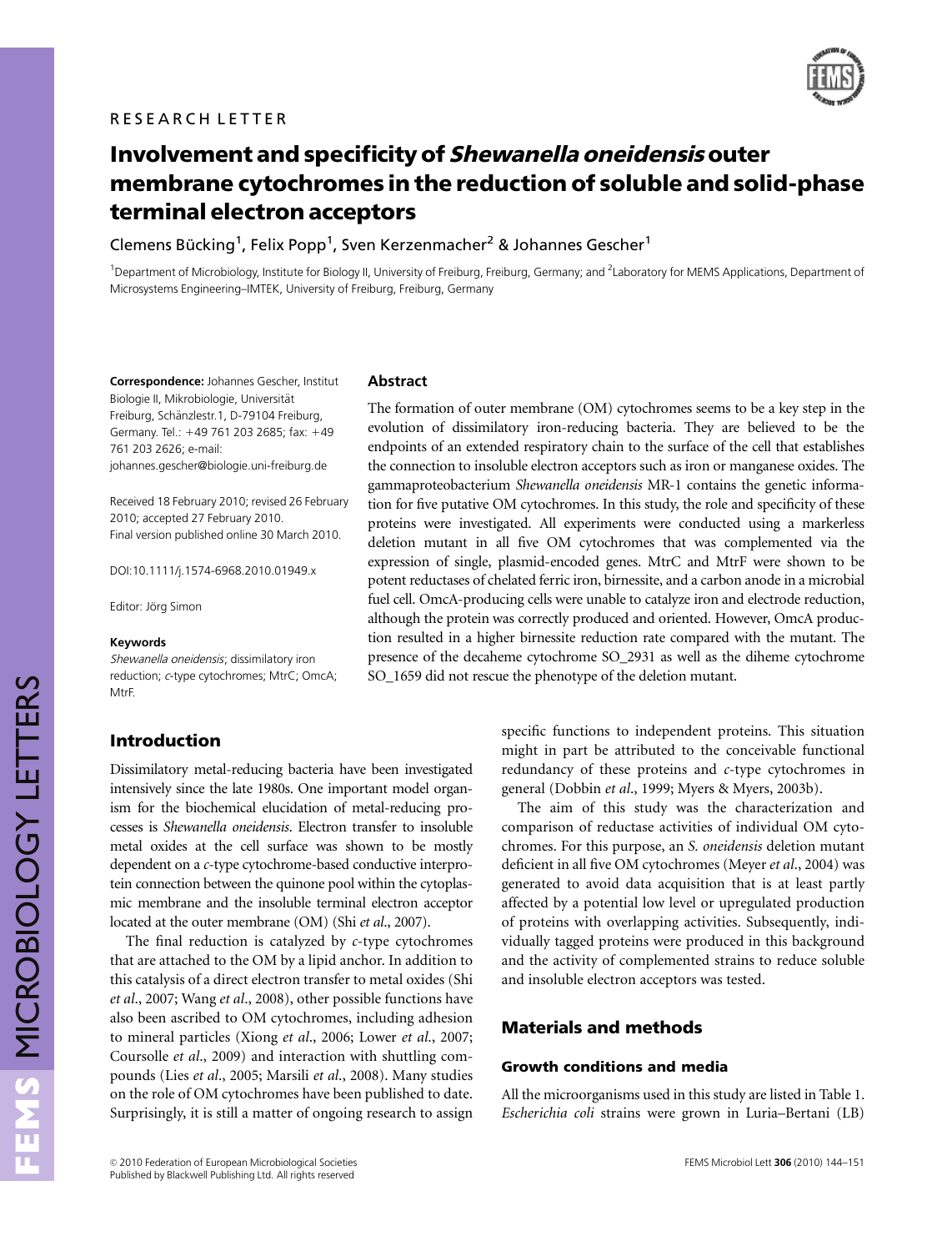| Table 1. Yeast and bacterial strains used in this study |
|---------------------------------------------------------|
|                                                         |

| Strain no.       | Strain                                                                               | Relevant genotype                                                                                                                               | Source or reference         |
|------------------|--------------------------------------------------------------------------------------|-------------------------------------------------------------------------------------------------------------------------------------------------|-----------------------------|
| JG98             | E. coli WM3064                                                                       | thrB1004 pro thi rpsL hsdS lacZ $\Delta M$ 15 RP4-1360<br>$\triangle$ (araBAD)567 $\triangle$ dapA1341:: [erm pir(wt)]                          | Saltikov & Newman (2003)    |
| JG <sub>22</sub> | $E.$ coli DH5 $\alpha$ Z1                                                            | aci <sup>q</sup> , PN25-tetR, Sp <sup>R</sup> , deoR, supE44, A(lacZYA-argFV169),<br><b>Φ80 lacZ ΔM15</b>                                       | Lutz & Bujard (1997)        |
| JG152            | <i>E.</i> coli DH5α $\lambda$ (pir)                                                  | $F-\Delta$ (argF-lac)169 $\Phi$ 80dlacZ58( $\Delta M$ 15) glnV44(AS) rfbD1<br>$qyrA96(Nalk)$ recA1 endA1 spoT1 thi-1 hsdR17 deoR $\lambda$ pir+ | Stalker et al. (1982)       |
| JG <sub>26</sub> | S. cerevisiae InvSc1                                                                 | MATa/MATα leu2/leu2 trp1-289/trp1-289 ura3-52/ura3-52<br>his $3 - 41$ /his $3 - 41$                                                             | Invitrogen                  |
| JG7              | S. oneidensis MR-1                                                                   | Wild type                                                                                                                                       | Venkateswaran et al. (1999) |
| JG53             | S. oneidensis MR-1 4(mtrD-mtrC)                                                      | $\triangle$ (mtrD-mtrC) 3100633:: (araC, $P_{BAD}$ )                                                                                            | This work                   |
| JG132            | S. oneidensis MR-1 <sup>AOMC</sup> (OM cytochrome                                    | A(mtrD-mtrC) ASO_2931 ASO_1659, 3100633:: (araC,                                                                                                | This work                   |
|                  | deletion mutant)                                                                     | $P_{BAD}$                                                                                                                                       |                             |
| JG137            | S. oneidensis MR-1 <sup><math>\triangle</math>OMC</sup> pBADomcA <sub>strep</sub>    | JG132/pBAD202-omcA <sub>stren</sub>                                                                                                             | This work                   |
| JG138            | S. oneidensis MR-1 <sup><math>\Delta</math>OMC</sup> pBADmtrC <sub>stren</sub>       | JG132/pBAD202-mtrCstren                                                                                                                         | This work                   |
| JG139            | S. oneidensis MR-1 <sup><math>\triangle</math>OMC</sup> pBADmtrF <sub>strep</sub>    | JG132/pBAD202-mtrFstrep                                                                                                                         | This work                   |
| JG140            | S. oneidensis MR-1 <sup><math>\triangle</math>OMC</sup> pBADSO_1659 <sub>strep</sub> | JG132/pBAD202-SO_1659strep                                                                                                                      | This work                   |
| JG141            | S. oneidensis MR-1 <sup><math>\triangle</math>OMC</sup> pBADSO_2931 <sub>strep</sub> | JG132/pBAD202-SO_2931 <sub>stren</sub>                                                                                                          | This work                   |
| JG162            | S. oneidensis MR-1 <sup>AOMC</sup> pBADomcA                                          | JG132/pBAD202-omcA                                                                                                                              | This work                   |
| JG50             | S. oneidensis MR-1 <sup><math>\Delta</math>mtra</sup> pBADmtr $A_{\text{stren}}$     | ⊿mtrA/pBAD202mtrAstrep                                                                                                                          | Schuetz et al. (2009)       |

medium at 37 °C. Saccharomyces cerevisiae InvSc1 was grown on YPD medium and was selected for transformants on uracil-free medium (Clontech, Mountain View). Shewanella oneidensis strains were grown aerobically at 30  $\mathrm{^{\circ}C}$  in an LB medium or anaerobically in a mineral medium, as described elsewhere (Schuetz et al., 2009). If not mentioned, disodium-fumarate (100 mM) was used as an electron acceptor. If necessary, kanamycin  $(25 \text{ or } 50 \,\mu\text{g} \,\text{mL}^{-1})$  was added to the medium.

For growth experiments with birnessite as an electron acceptor, 2.5 mM birnessite was added to the mineral medium that was supplemented with 0.1 mM arabinose. Birnessite was prepared as described earlier (Burdige & Nealson, 1985). Manganese reduction was determined in two independent cultures using leucoberbelin blue (Boogerd & de Vrind, 1987).

# Construction of a markerless S. oneidensis **AOMC** strain

Saccharomyces cerevisiae-based cloning according to Shanks et al. (2006) was used to combine three fragments into suicide plasmid pMQ150 (accession no. EU546823): two 500-bp regions flanking the upstream and downstream regions of mtrD and mtrC, respectively, and one fragment containing  $P<sub>BAD</sub>$  and the *araC* gene. The fragments were amplified (primers 1–2, 3–4, 5–6; see Table 2) and contained overlapping regions to the vector and to the adjacent fragment. The three fragments and the BamHI and the SalI linearized vector were transformed into S. cerevisiae. The resulting suicide plasmid was used for mutagenesis of S.

oneidensis MR-1, resulting in strain JG53 (Table 1). Subsequently, genes SO\_2931 and SO\_1659 were deleted using the same technique (fragments were amplified with primers 7–14; Table 2).

#### Cloning and production of OM cytochromes

Gene SO\_2931<sub>strep</sub> was cloned into pBAD202 via TOPO cloning (Invitrogen, Karlsruhe, Germany). The gene was amplified using primers 15 and 16 and was thereby modified to contain an NcoI restriction site and the sequence for a Cterminal strep-tag. His-patch thioredoxin was excised from the vector by cleavage with NcoI and subsequent religation. This vector was used for cloning of the other OM cytochrome genes after NcoI/PmeI restriction digest. The genes were PCR amplified using 5' primers (primers 17, 19, 21, 23) containing a BspHI site and  $3'$  primers with a PmeI site and a sequence for a C-terminal strep-tag (primers 18, 20, 22, 24; Table 2). For strain JG162, omcAwas amplified with primers 21 and 26 containing no strep-tag sequence.

# Membrane preparation, SDS-PAGE, heme staining, and Western blotting

Membrane fractions were prepared as described elsewhere (Schuetz et al., 2009). Protein concentrations were determined using the method of Bradford (Bradford, 1976) with bovine serum albumin as a standard. For the quantification of protein concentrations in cell suspensions, 0.2 mM NaOH was added to the suspensions before a 10-min incubation at 95 °C.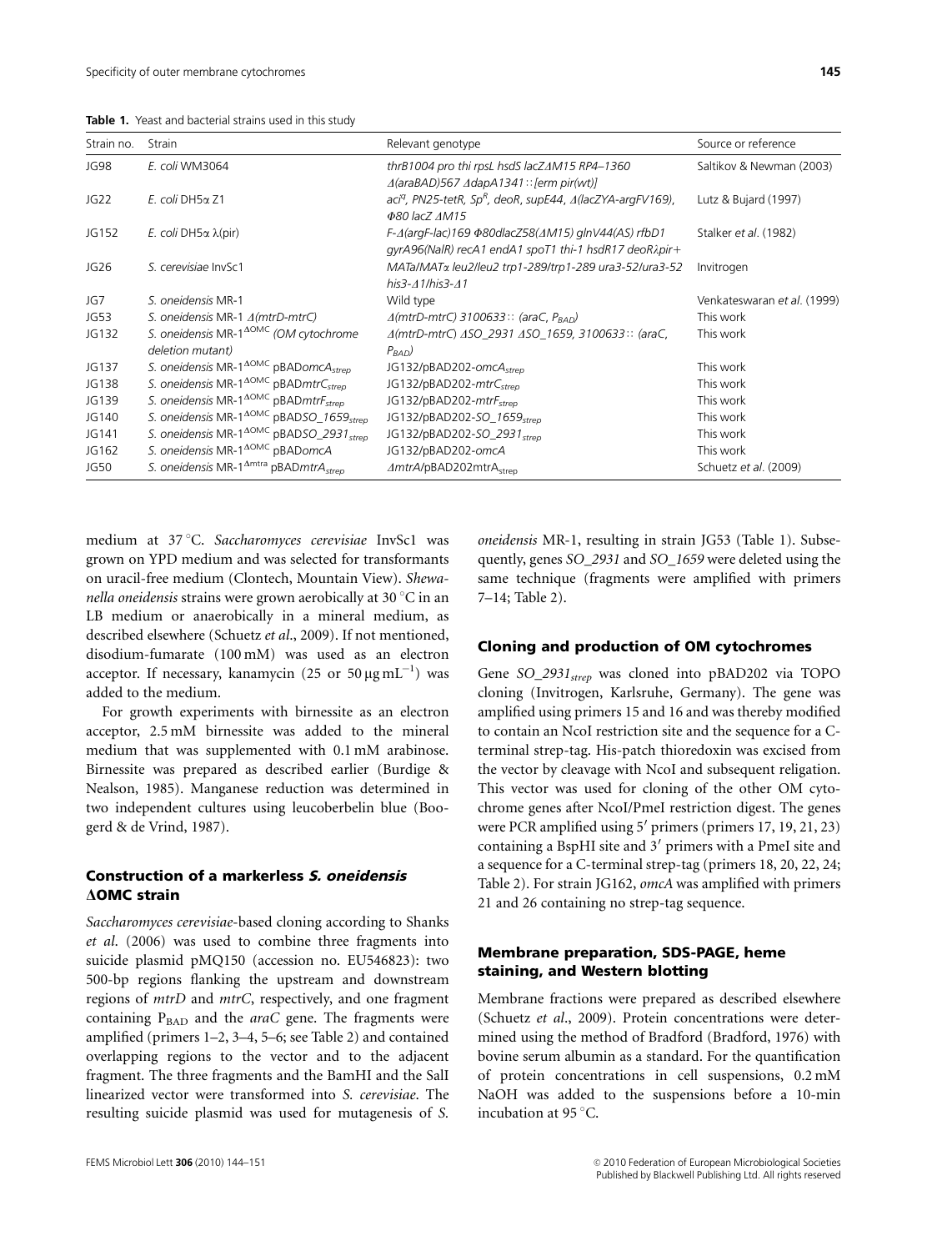**Table 2.** Primers used in this study (5'–3')

#### No. Sequence

- 1 AAGCTTGCATGCCTGCAGGTCGACTCTAGAGTTAGAACCATGAA CCTGAC
- 2 TGGGACAAATTGGGAAGCCTATT
- 3 TCTTCATAATAGGCTTCCCAATTTGTCCCAGAATTCGCTAGCCC AAAAAAACG
- 4 GTCAAATGGACGAAGCAGGG
- 5 TTTGCAGAATCCCTGCTTCGTCCATTTGACAATTTGAGTTATGCTG TTGAA
- 6 CATGATTACGAATTCGAGCTCGGTACCCGGGGCCGTTAAATATAA GTGGCG
- 7 AAGCTTGCATGCCTGCAGGTCGACTCTAGAGTTAGAACCATG AACCTGAC
- 8 ATGATTACGAATTCGAGCTCGGTACCCGGGTCGGCGCTACAATC AAACCC
- 9 CAAAGGTACTAGTACCATCGCGTCCCTTTTCTTTC
- 10 AAAAGGGACGCGATGGTACTAGTACCTTTGGGTTG
- 11 CGGCCAGTGCCAAGCTTGCATGCCTGCAGGGCGGGTTGACATT CCAAGG
- 12 ATGATTACGAATTCGAGCTCGGTACCCGGGGGATGAAACGACA GTCGCG
- 13 GTTGAGGTTATGTACATGAGTTATCCGCTCGTGAG
- 14 GAGCGGATAACTCATGTACATAACCTCAACTCGGC
- 15 CGGCCAGTGCCAAGCTTGCATGCCTGCAGGGAGCGATCGCAG **TTTTCGAC**
- 16 CACCATGGGCAAAAACCGCCAAACTCTTTCG
- 17 TTATTTTTCGAACTGCGGGTGGCTCCAAACACAAGTTCCT AAGCTGG
- 18 GATAGAATCATGAATAAGTTTGC
- 19 AGCTTTGTTTAAACTTATTTTTCGAACTGCGGGTGGCTCC AGTTTATTGGATGGACTTTGA
- 20 GAAATATCATGAATAAGTTTGCAAGC
- 21 AGCTTTGTTTAAACTTATTTTTCGAACTGCGGGTGGCTCC ACATTTTCACTTTAGTGTGATCTG
- 22 GAAATATCATGATGAAACGGTTC

Proteins were separated on polyacrylamide gels according to Laemmli (1970). Heme proteins were visualized by peroxidase staining (Thomas et al., 1976). Proteins containing a C-terminal strep-tag were detected on a Western blot using a primary strep-tag antibody (Qiagen, Hilden, Germany) and a secondary horseradish peroxidase-labeled antibody. The blot was developed using the Ace-glow detection kit from Peqlab according to the manufacturer's instructions (Peqlab, Erlangen, Germany). Signals were visualized in a chemidoc XRS+detection system and were quantified using the IMAGE LAB software (Biorad, Munich, Germany).

#### Cell surface exposure of OM cytochromes

Surface exposure of OM cytochromes was detected using a proteinase K digest as described by Myers & Myers (2003a), with slight modifications. The duration of incubation was increased to 60 min. The incubation temperature was set to  $37 \degree$ C. As positive controls for cell surface exposure, strains JG137 and JG138, producing OmcA<sub>strep</sub> and MtrC<sub>strep</sub>, were chosen; as a control for OM integrity under the incubation conditions, the periplasmic c-type cytochrome MtrA containing an N-terminal strep-tag (MtrAstrep) was produced in an S. oneidensis  $\Delta m$ trA background (JG50) (Schuetz et al., 2009).

#### Cell suspension assays

Cells were grown anaerobically overnight in minimal media with fumarate as an electron acceptor. At an  $OD_{578 \text{ nm}}$  of  $\sim$ 0.2, 0.1 mM arabinose was added to induce OM cytochrome and MtrA/MtrB production. After 4 h of production, cells were harvested and washed twice with mineral media without fumarate and lactate and then resuspended in HEPES buffer (100 mM, pH 7.5) containing  $50 \mu M$  $MgCl<sub>2</sub>$  to obtain a final  $OD<sub>578 nm</sub>$  between 3 and 5. All further measurements were performed in independent duplicates in an anaerobic glove box. Specific reduction rates were obtained by normalization to the protein content of the cell suspension. Fifty microliters of the cell suspension was pipetted in a well of a microtiter plate. The assay was started through the addition of  $150 \mu L$  of a solution containing 10 mM lactate and 10 mM ferric citrate. At different time points (0–30 min), the reaction was stopped by the addition of 100  $\mu$ L 3 M HCl. The Fe<sup>2+</sup> concentration of the samples was determined using the ferrozine reagent (Viollier et al., 2000).

## Microbial fuel cell (MFC) experiments

The MFC setup used in this study features an anode and cathode chamber with a working volume of 8 mL each, separated by a Nafion-117 membrane (Quintech, Göppingen; Kloke et al., 2010). A saturated calomel reference electrode (SCE) was separated from the anode compartment by another Nafion membrane. Electrodes were made of graphite felt cubes (Alpha Aesar, Karlsruhe) connected to platinum wires (0.1 mm; Chempur, Karlsruhe). The anode compartment was filled with 5.5 mL mineral media containing 50 mM lactate and 0.1 mM arabinose. Five hundred microliters of a cell suspension with an  $OD_{578 \text{ nm}}$  of 4 was added to start the experiment. All MFC experiments were performed in duplicate and conducted at a constant temperature of 30 °C. The whole setup was connected to a potentiostat (Pine Instruments, Grove City). The standard measurement protocol consisted of two phases: after a conditioning period with a constant current flux over  $5 h (0.3 \mu A \text{ cm}^{-3})$ , MFC cultures were subjected to a continuous increase in current density at a rate of 1.1  $\mu$ A cm<sup>-3</sup> h<sup>-1</sup> over 45 h (current sweep phase). The anode compartment was continuously flushed with nitrogen gas to maintain anoxic conditions. Additional terminal electron acceptors were not added.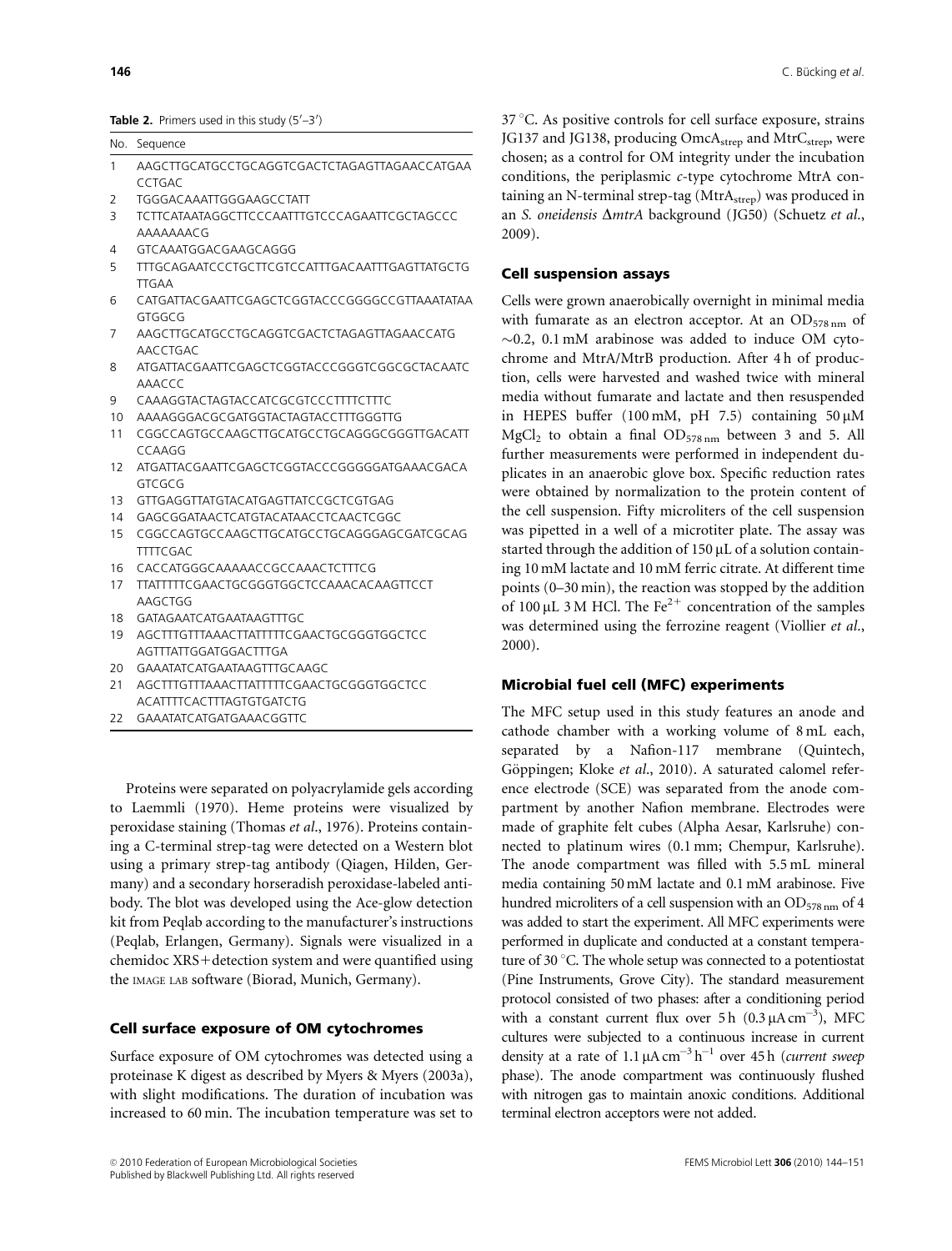# Results

## Preparation of the OM cytochrome-deficient mutant

A markerless multideletion mutant in all annotated OM cytochromes of S. oneidensis was constructed to generate a strain platform that allows for analysis of OM cytochrome activity without the potential detection of redundant activities from similar proteins. We will refer to this mutant as  $\Delta$ OMC. Genes coding for MtrF, MtrC, and OmcA were deleted in one step. This deletion led to further excision of mtrD and mtrE from the chromosome. The genes for the decaheme c-type cytochrome SO\_1659 and the diheme cytochrome SO\_2931 were deleted subsequently. The presence of MtrA and MtrB was shown to be a requirement for metal reduction by S. oneidensis (Bretschger et al., 2007). Hence, possible effects of the removal of genes ranging from mtrF to mtrC on the expression of mtrA and mtrB were circumvented by the concomitant introduction of an arabinose-inducible promoter and the araC repressor.

## Cloning and production of OM cytochromes in the  $\triangle$ OMC mutant

Genes coding for OM cytochromes from S. oneidensis were cloned separately into plasmid pBAD202 to assign specific functions to these proteins in further experiments. The

sequence information for a C-terminal strep-tag was added to allow for the specific detection of the proteins produced. The relative amounts of the produced OM cytochromes were quantified via immunodetection of the added strep-tag epitope (Fig. 1a). OmcA production resulted in the strongest strep-tag derived signal compared with all other OM cytochromes produced (Fig. 1c). Signals resulting from MtrC<sub>strep</sub> and MtrF<sub>strep</sub> production were detected in similar quantities, which indicates similar production levels. In contrast, the production of  $SO_1659_{\text{strep}}$  and  $SO_2931_{\text{strep}}$ seems to be strongly reduced compared with the other three OM cytochromes.

#### Surface exposure of OM cytochromes

Proteinase K assays according to Myers & Myers (2003a) were performed to investigate whether the proteins are oriented toward the periplasm or the surrounding media (Fig. 2). Detection was based on the added strep-tag epitope. A control reaction using production of a strep-tagged MtrA protein that is localized to the periplasm was performed, to ensure that the assay conditions did not interfere with cell integrity. Localization of OmcA and MtrC to the cell surface was already shown by other research groups (Myers & Myers, 2003a; Shi et al., 2008). Hence, MtrCstrep and OmcAstrep were used as proteinase K-degradable control proteins. As Fig. 2 shows,  $OmcA_{\text{strep}}$ ,  $MtrC_{\text{strep}}$ ,  $MtrF_{\text{strep}}$ ,



Fig. 1. Relative quantification of the OM cytochromes produced. SDS-PAGE gels were loaded with membrane fractions prepared from Shewanella oneidensis  $\Delta$ OMC strains grown anaerobically on fumarate and induced with 0.1 mM arabinose to produce single OM cytochromes. (a) Western blot of cells producing OmcA<sub>strep</sub> (lanes 1 and 2), MtrC<sub>strep</sub> (lanes 3 and 4), MtrF<sub>strep</sub> (lanes 5 and 6), SO\_1659<sub>strep</sub> (lanes 7 and 8), and SO\_2931<sub>strep</sub> (lanes 9 and 10). Three micrograms of the membrane fraction was loaded in lanes 1, 3, 5, and 7. Two micrograms was loaded in lanes 2, 4, 6, and 8. Lanes 9 and 10 contain 8 and 6 µg membrane fractions, respectively. (b) For a series of control experiments, the native form of OmcA was produced. The protein was detected using heme activity staining. Twenty-five micrograms of the membrane fractions from cells producing either OmcA (lane 1) or OmcA<sub>strep</sub> (lane 2) were loaded. (c) Relative quantification of the detected hrp-derived signals. Mean values from two independent quantifications are shown. The single values varied within a range of not  $> 5\%$ . The OmcA signal intensity was set to 100%.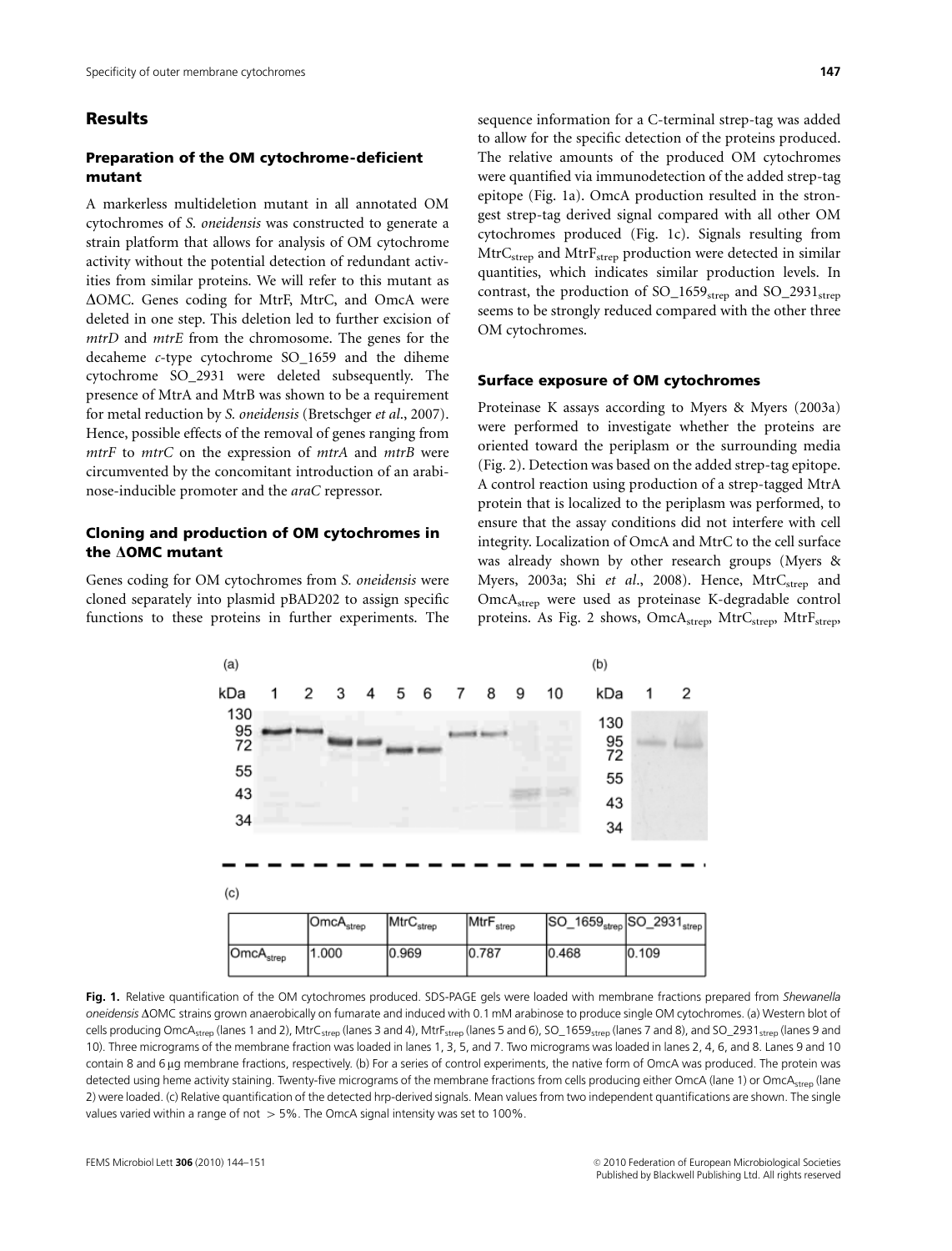and the decaheme cytochrome  $SO_{1659}_{\text{strep}}$  are clearly hydrolyzed by the proteinase. Diheme  $SO_2931<sub>strep</sub>$  does not seem to be surface exposed or is not available for proteinase activity.



Fig. 2. Cell surface exposure of OM cytochromes tested by proteinase K assays. OM cytochromes were detected with immunostaining based on the strep-tag epitope. Assays conducted with addition of proteinase K are indicated by a  $+$ . The periplasmic decaheme cytochrome MtrA was chosen as a control for cell integrity under the assay conditions.

#### Reduction of ferric citrate

Cell suspension assays showed that only the production of MtrC<sub>strep</sub> and MtrF<sub>strep</sub> could partly rescue the mutant phenotype for ferric citrate reduction (Fig. 3a and b). MtrF<sub>strep</sub> production resulted in a 1.2-fold accelerated ferric citrate reduction rate compared with the MtrC<sub>strep</sub>-producing strain.

Surprisingly, the presence of OmcAstrep did not lead to increased ferric iron reduction rates compared with the  $\Delta$ OMC mutant. To exclude the possible effects of the streptag epitope on protein activity, control experiments with the native form of omcA in the same vector backbone were performed. Production of the native form of OmcA was shown via heme activity staining (Fig. 1b). Still, even the presence of the native form of OmcA did not lead to an altered phenotype compared with the  $\Delta$ OMC mutant.

#### Birnessite reduction

Birnessite was used to study the effect of OM cytochrome production on the reduction of manganese oxides. Interestingly, the complementation pattern did not resemble the results from the reduction experiments with ferric citrate (Fig. 3c). Although  $MtrF_{strep}$  and  $MtrC_{strep}$  production markedly increased the ability of the  $\Delta$ OMC mutant to reduce  $Mn^{4+}$  (53 ± 1.8%  $Mn^{4+}$  reduction after 50 h compared with the wild type), an effect of OmcA and OmcA<sub>strep</sub> production (30%  $Mn^{4+}$  reduction after 50 h compared with the wild type) was also detectable (Fig. 3c). The production of the diheme cytochrome  $SO_2931_{\text{strep}}$  and the decaheme cytochrome SO\_1659<sub>strep</sub> did not lead to birnessite reduction rates that differed from the  $\Delta$ OMC mutant. Still, these three strains exhibited a low-level reduction capability (Fig. 3c).



Fig. 3. Reduction rates of Shewanella oneidensis wild type,  $\Delta$ OMC mutant, and complemented mutant strains with ferric citrate (a, b) and birnessite (c) as electron acceptors. (a) Ferric citrate reduction rates were measured in cell suspension experiments using cells that were grown anaerobically with fumarate as an electron acceptor. OM cytochrome and MtrA/B production was induced with 0.1 mM arabinose. (b) Time course of the ferric citrate reduction experiments. The reduction rates remained almost constant over a total time period of 30 min. (c) Manganese reduction was quantified in the growth experiments. Birnessite (2.5 mM) was added to mineral medium with lactate as an electron donor and 0.1 mM arabinose to induce OM cytochromes and MtrA/B. Five hundred microliters of washed cells ( $OD_{578\text{nm}} = 4$ ) from an anaerobically grown culture were used as an inoculum. Percentage Mn<sup>4+</sup> is relative to the starting concentration. Initial values for [Mn<sup>4+</sup>] varied slightly ( $\pm$  0.266 mM) and were therefore set to 100%.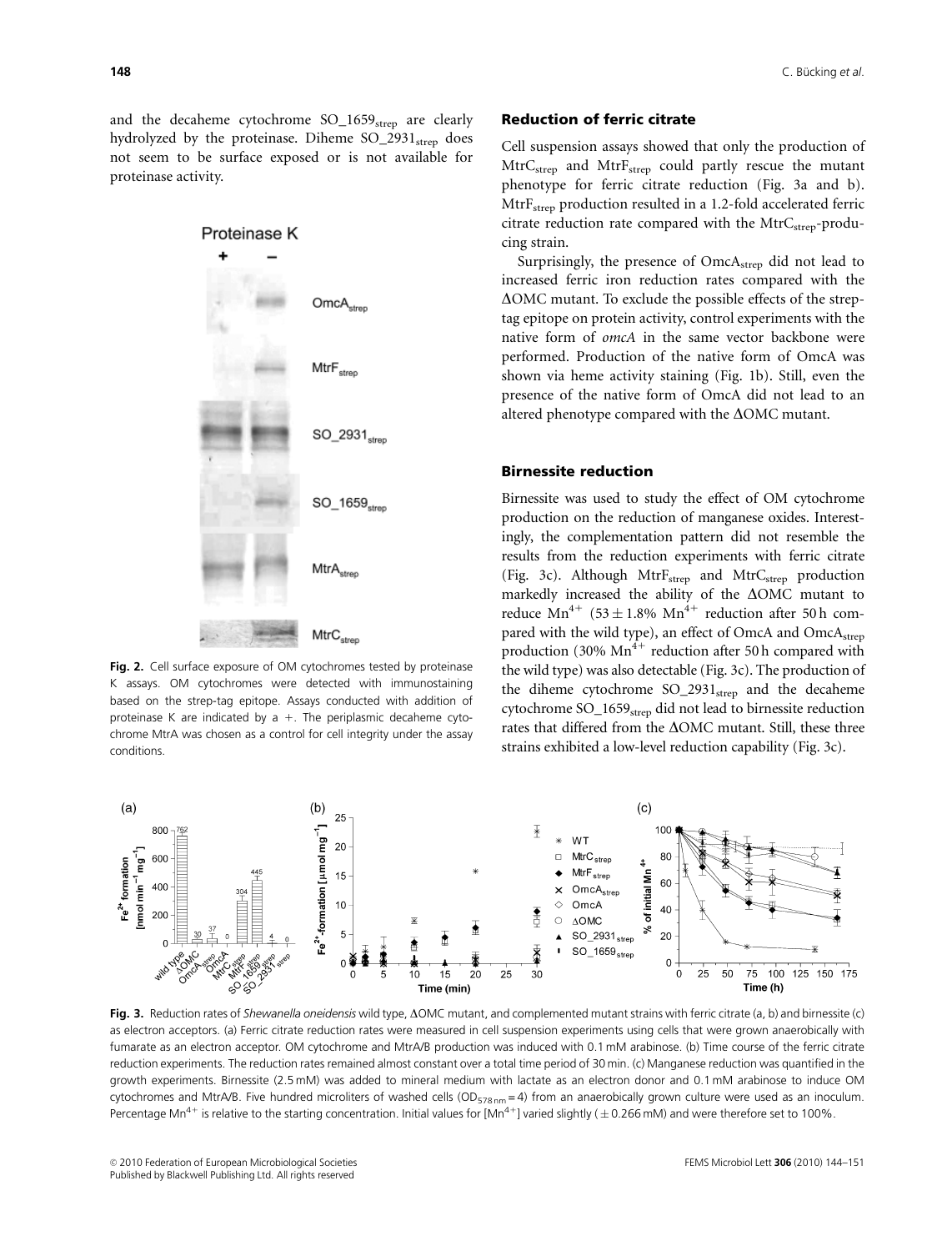

Fig. 4. Anode potentials measured against an SCE at varying current densities. (a) Representative U–I curves from selected mutant strains. The horizontal line represents the potential of 512 mV vs. SCE where the system starts to consume electricity. Curves for cells producing SO\_1659 or SO\_2931 were not distinguishable from the  $\Delta$ OMC data and were therefore excluded. (b) Mean LCD from two independent experiments. The LCD was defined as the current density where the recorded anode potential exceeds 512 mV vs. SCE.

#### Anode reduction

MFCs represent another form of a solid terminal electron acceptor (Logan, 2009). Each bacterial strain displayed a characteristic U–I curve (Fig. 4a). Common to all MFC cultures was a steep increase in potential at the beginning of the current sweep, followed by a region where potentials increased more linearly in response to higher currents. In this region, bacterial cells behaved analogous to Ohmic resistances. At higher current fluxes, another rapid increase in potential was observed, and above these currents, all U–I curves merged into one common line that presumably results from hydrolysis of the base electrolyte. The current density at which bacteria failed to provide sufficient quantities of electrons to sustain a given current flux represents a characteristic feature of each mutant strain. To simplify comparison between performances of different bacterial strains in current sweep experiments, the limiting current density (LCD) was defined as current flux beyond which the measured anode potential first exceeded 512 mV vs. SCE (Fig. 4b), which roughly corresponds to the potential range where the U–I curves of all strains exhibit the second striking rise in potential. The  $\Delta$ OMC mutant showed a 75% reduced LCD value compared with the wild type and could be rescued to a small degree by the production of MtrF<sub>strep</sub> (Fig. 4a). The presence of  $MtrC<sub>stream</sub>$  by contrast, exerted a more significant effect. The LCD values of the other strains were similar to the  $\Delta$ OMC mutant and are therefore not shown.

# **Discussion**

Elucidation of metal-reducing processes and the underlying cellular network in S. oneidensis is a puzzling subject due to the functional overlap of key components (Myers & Myers,

2003b; Bretschger et al., 2007). The focus of this study was to analyze the activity of single OM cytochromes in an in vivo context and to examine the phenotype of a mutant deficient in all of these proteins. It was not the purpose of this study to attain wild-type reduction rates with complemented strains, which would most probably necessitate the production of two or more OM cytochromes, but rather to establish a reliable test platform for OM cytochrome activities.

To analyze the activity and specificity of the different OM cytochromes, we compared electron transfer to metals and an anode surface. The reduction of an anode is as surface limited as the reduction of an insoluble metal. However, anode reduction experiments can provide an additional set of information due to the possibility to change the rate of electron abstraction from the anode surface and thus the potential.

# MtrC and MtrF

The reduction experiments conducted showed that  $MtrC<sub>strep</sub>$  and  $MtrF<sub>strep</sub>$  could partly rescue the  $\Delta OMC$ phenotype, while the production of other OM cytochromes resulted only in minor effects, if at all. A central role of MtrC in metal reduction is in agreement with earlier results (Beliaev et al., 2001; Myers & Myers, 2001) and might reflect the recently discovered capability of a complex of MtrC, with the  $\beta$ -barrel protein MtrB and the decaheme cytochrome MtrA, to transport electrons over a liposome membrane and hence most probably also over the OM of S. oneidensis cells (Hartshorne et al., 2009).

mtrF is part of a gene cluster that includes with mtrD and mtrE genes that are highly similar to mtrA and mtrB (McLean et al., 2008). We could show that  $MtrF<sub>strep</sub>$  is a functional reductase that has, under several conditions, an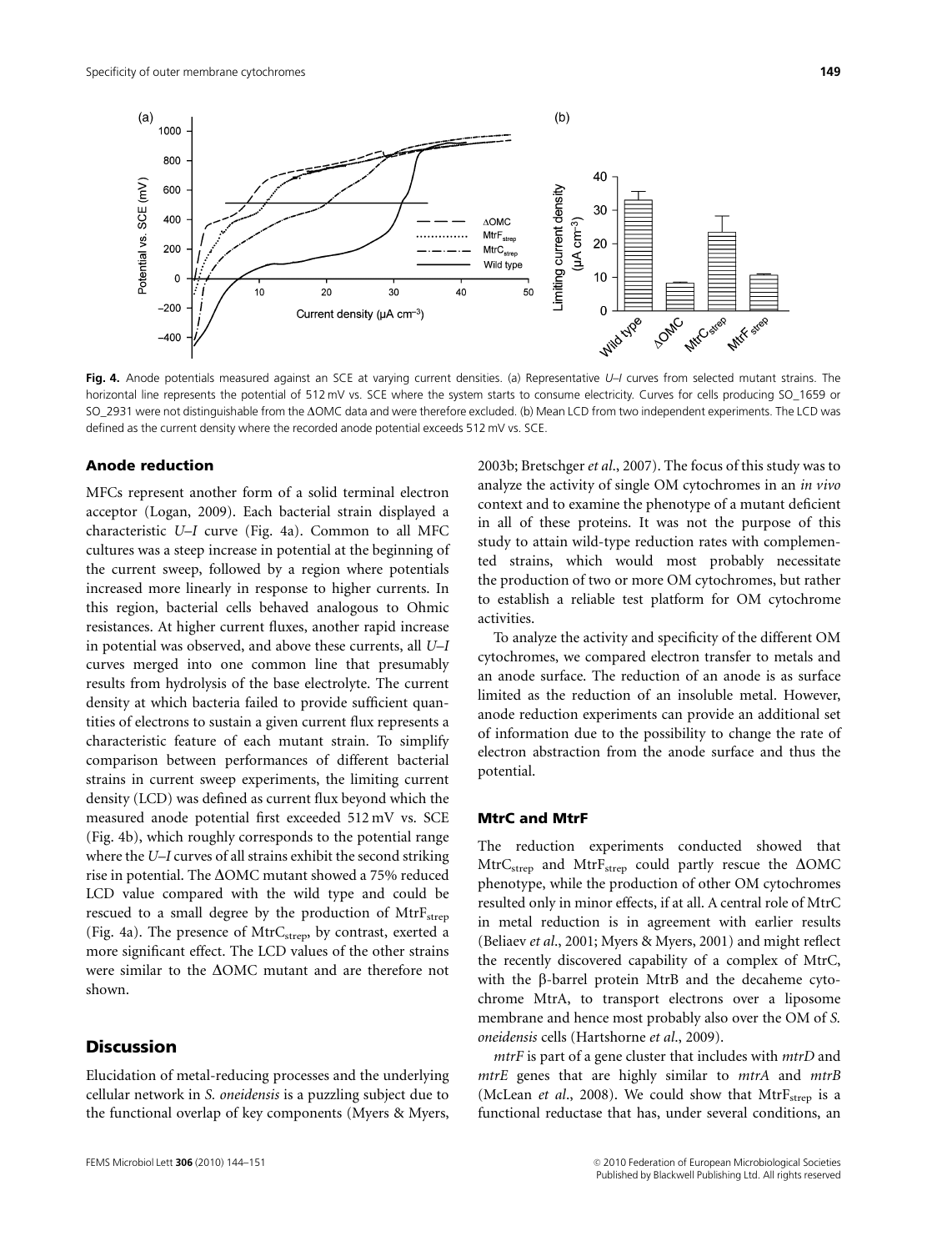even accelerated activity compared with MtrC<sub>strep</sub>. McLean et al. (2008) speculate that the mtrDEF gene cluster could encode a reductase that is active under oxic or suboxic conditions and might have a function in reduction-based detoxification of radionuclides. The experiments presented here underline at least that MtrF is a reductase that could have this hypothetical function.

The relative reduction activities of  $MtrF<sub>strep</sub>$  compared with MtrC<sub>strep</sub> follow the same pattern for all electron acceptors, except for an electrode in an MFC. Here, the LCD of MtrF<sub>strep</sub>-producing cells is only 46% compared with the LCD achieved with MtrC<sub>strep</sub>-producing cells. Therefore, we hypothesize that  $MtrF<sub>strep</sub>$  might be not as well connected to the periplasmic electron pool, which could be due to a reduced capability of forming a complex with MtrA and MtrB. This interprotein electron transfer might not be rate limiting under mineral-reducing conditions, but could become important when a certain current is applied to the MFC.

## **OmcA**

OmcA production did not lead to accelerated reduction rates compared with the  $\Delta$ OMC mutant in ferric iron reduction assays. This effect does not seem to be due to the reported partial mislocalization of OmcA in a  $\Delta m$ trC mutant (Myers & Myers, 2001) since proteinase K assays clearly demonstrated the surface exposure of OmcA in the  $\Delta$ OMC mutant. OmcA is part of the core proteins that can be found in ferric iron-reducing S. oneidensis cells (Shi et al., 2007). We hypothesize that OmcA is an in vivo ferric iron reductase that is dependent on electron transport by another OM cytochrome. This cytochrome would most probably be MtrC. However, we cannot explain how OmcA might be linked to the periplasmic electron pool under manganesereducing conditions. Still, our data, which indicate a function of OmcA under manganese-reducing conditions, are in line with the results obtained previously by Myers & Myers (2001, 2003b).

## SO<sub>-2931</sub> and SO<sub>-1659</sub>

The production of  $SO_2931_{\text{strep}}$  and  $SO_1659_{\text{strep}}$  was shown to be less efficient when compared with OmcA production. Nevertheless, the production of SO\_2931 or SO\_1659 was detectable, but never resulted in a significantly different phenotype compared with the  $\Delta$ OMC mutant. For the diheme cytochrome SO\_2931, this could be due to a periplasm-oriented localization in the OM. So far, we can only speculate that these proteins might be involved in other electron transfer pathways or do not have a function in the physiology of S. oneidensis in general.

## $\Delta$ OMC mutant

Interestingly, a low-level reduction of birnessite and an anode surface were observed for the  $\Delta$ OMC mutant. This could be due to the production of endogenous shuttling components. Still, our data indicate that if electron shuttles are the reason for this reduction, they are at least in part not dependent on the interaction with OM cytochromes and therefore seem to be OM permeable.

# Acknowledgements

The authors thank Prof. Fuchs and Prof. Majzlan for fruitful discussions. J.G. is indebted to the LANDESSTIFTUNG Baden-Württemberg and the German Science Foundation (DFG) for facilitating the analysis entailed in this article.

#### References

- Beliaev AS, Saffarini DA, McLaughlin JL & Hunnicutt D (2001) MtrC, an outer membrane decahaem c cytochrome required for metal reduction in Shewanella putrefaciens MR-1. Mol Microbiol 39: 722–730.
- Boogerd FC & de Vrind JP (1987) Manganese oxidation by Leptothrix discophora. J Bacteriol 169: 489–494.
- Bradford MM (1976) A rapid and sensitive method for the quantitation of microgram quantities of protein utilizing the principle of protein–dye binding. Anal Biochem 72: 248–254.
- Bretschger O, Obraztsova A, Sturm CA et al. (2007) Current production and metal oxide reduction by Shewanella oneidensis MR-1 wild type and mutants. Appl Environ Microb 73: 7003–7012.
- Burdige DJ & Nealson KH (1985) Microbial manganese reduction by enrichment cultures from coastal marine sediments. Appl Environ Microb 50: 491-497.
- Coursolle D, Baron DB, Bond DR & Gralnick JA (2009) The Mtr respiratory pathway is essential for reducing flavins and electrodes in Shewanella oneidensis. J Bacteriol 192: 467–474.
- Dobbin PS, Butt JN, Powell AK, Reid GA & Richardson DJ (1999) Characterization of a flavocytochrome that is induced during the anaerobic respiration of  $Fe3^+$  by Shewanella frigidimarina NCIMB400. Biochem J 342: 439–448.
- Hartshorne RS, Reardon CL, Ross D et al. (2009) Characterization of an electron conduit between bacteria and the extracellular environment. P Natl Acad Sci USA 106: 22169–22174.
- Kloke A, Rubenwolf S, Bücking C, Gescher J, Kerzenmacher S, Zengerle R & von Stetten F (2010) A versatile miniature bioreactor and its application to bioelectrochemistry studies. Biosens Bioelectron (in press).
- Laemmli UK (1970) Cleavage of structural proteins during the assembly of the head of bacteriophage T4. Nature 227: 680–685.
- Lies DP, Hernandez ME, Kappler A, Mielke RE, Gralnick JA & Newman DK (2005) Shewanella oneidensis MR-1 uses overlapping pathways for iron reduction at a distance and by